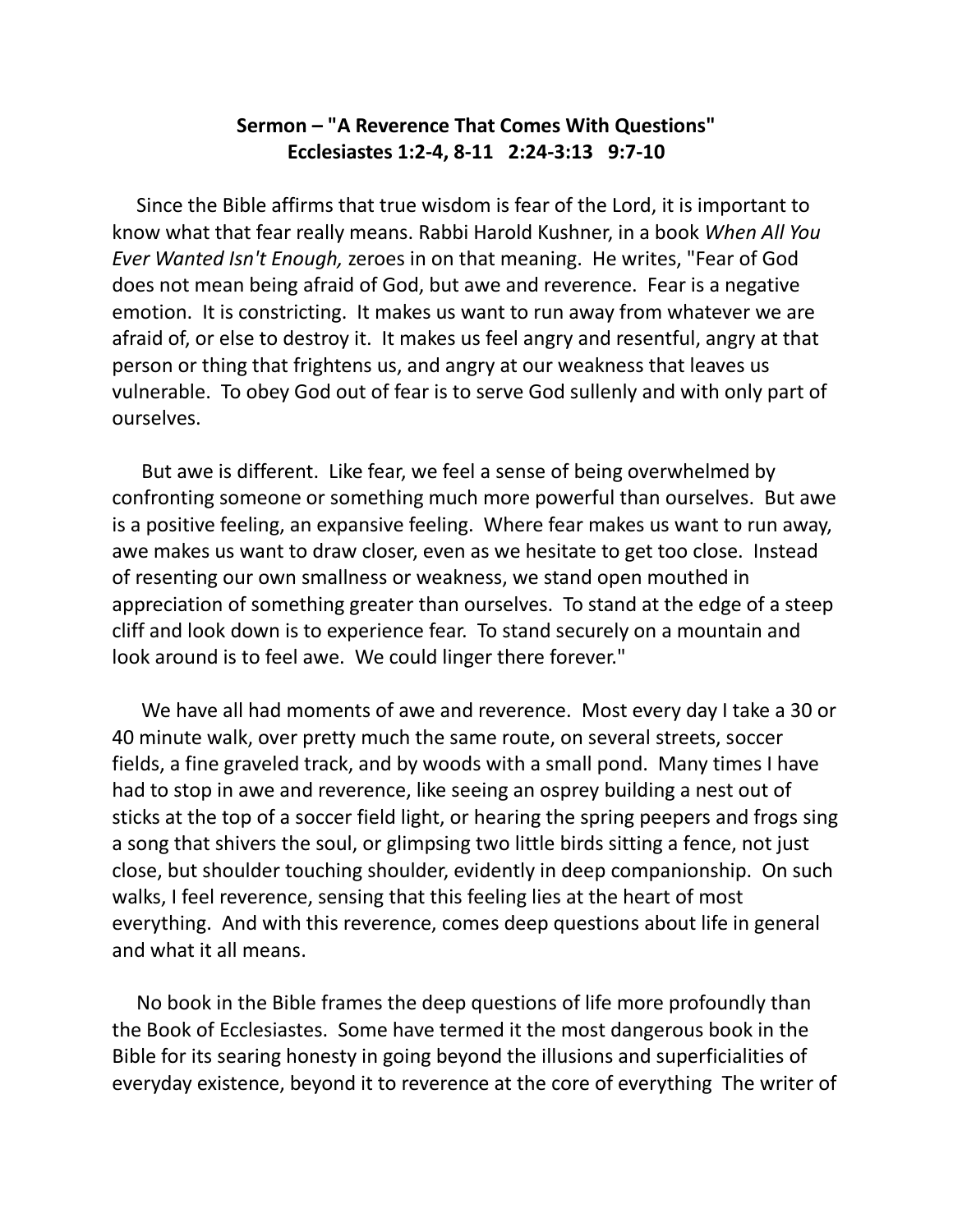the book is known in Hebrew as Qoheleth, and in the Greek Septuagint translation of the Hebrew, as Ecclesiastes. It is from the Greek that English Bibles get the title Ecclesiastes. The word "Ecclesiastes" means "someone who addresses the assembly as a lecturer or a philosopher or a speaker."

 The speaker of Ecclesiastes is most probably not King Solomon, as some commonly think. Solomon is tied to the book because he was considered the founder of the Jewish wisdom tradition. Many books and writings were connected to him in dedication, like authors do today in prefaces to books. Some of the words, happenings, and sayings might be traced to Solomon, but language, ideas, and references to rulers before Solomon, speak to a much later time for the Book of Ecclesiastes.

 The author was apparently a well-to-do, older Jew, who in the spirit of Solomon, dares to ask the crucial questions of life around 250 BCE, some 750 years after Solomon. The questions he asks are bold ones. Why does life seem to go in circles, out of our control, the same thing over and over? Why is it that all the pleasures in the world won't ultimately satisfy us? Why is it that the more we know, the more worries and problems we seem to have? Why is it that though we busy ourselves with hard work, we eventually lose everything to others in accidents, bad deals, ill health, old age, and death? Why is life so unjust, with bad things happening to good people and good things happening to so-called bad people?

Ecclesiastes would have understood early 20<sup>th</sup> century German poet Rainer Maria Rilke, who once wrote, "Be patient toward all that is unsolved in your heart. Try to love the questions themselves. Do not now seek the answers, which cannot be given because you would not be able to live them. And the point is, to live everything. Live the questions now. Perhaps you will then gradually, without noticing it, live along some day into the answers."

 Ecclesiastes' questions were prompted by what was going on in the lives of the people in his day, lives that seemingly lacked awe and reverence. He probably wrote at a time when the Jews were living in a peaceful culture of moderate prosperity. There was little conflict or vigor in the average person's status quo life, and the white water of genuine faith was beginning to collect in pools of stagnate water. So called wise people were everywhere, and were trying to give insights on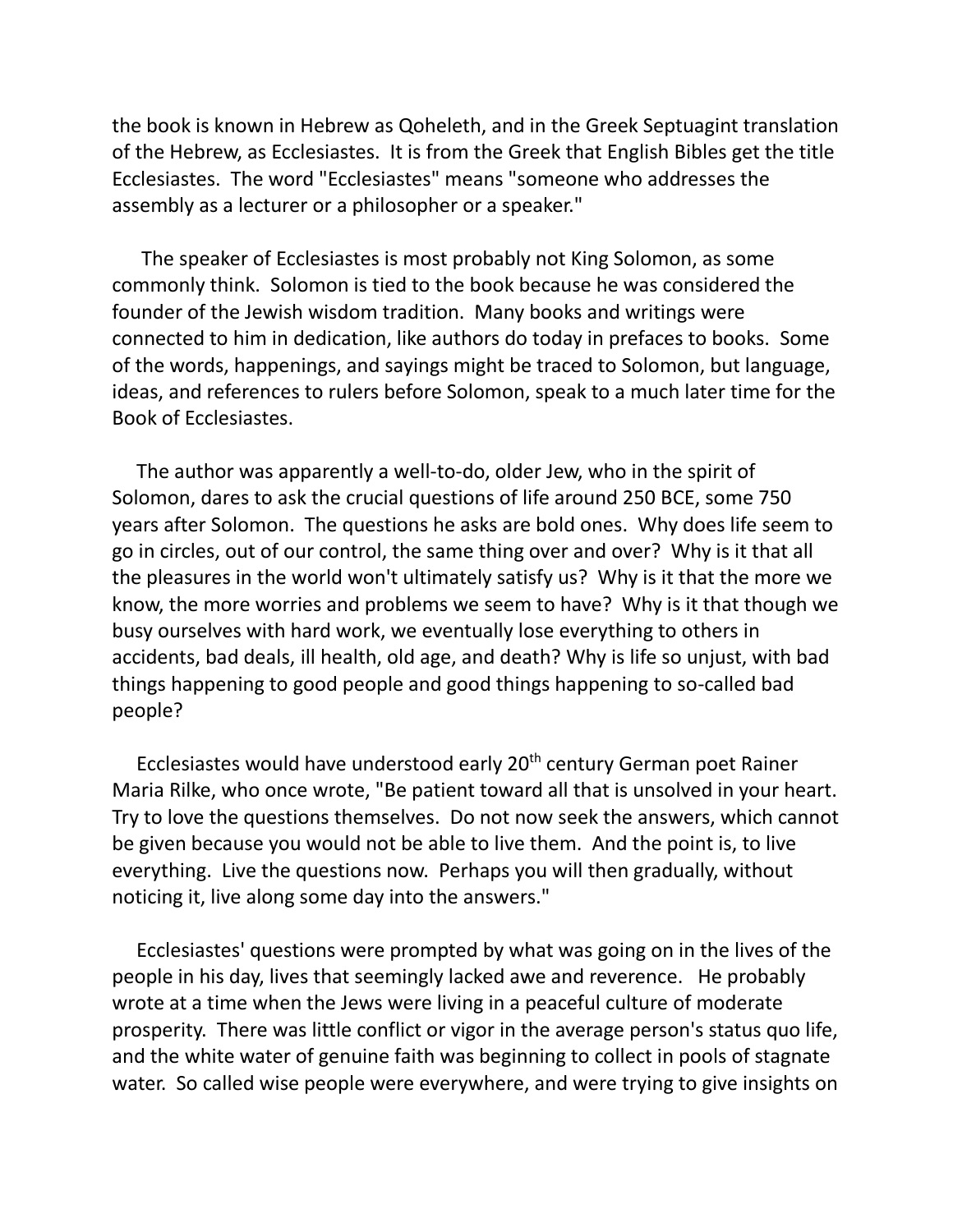how to handle the everyday routines of life, work, sex, pleasure, leisure, family, and community.

 Many of the so-called wisdom teachers were losing touch with reverence, reverence that flowed out of scriptures that revealed the law given by God to Moses. Moses was the man who took off his shoes in the presence of a burning bush. The popular teachers of wisdom in Ecclesiastes' day seemed shallowly separated from God and the revealed law, and the common people seemed to want insights, but little of the divine. They seemed to want bits and pieces of revelation, offered in a superficial, watered-down style, bits and pieces that would help them get things and succeed in life.

 The common faith of the people began to take two distorted forms. One form was an over-confident faith, based mostly on assumed insights. Worship became superficial, subjective, a seeking after sensationalism, something supplemented with entertaining music, dance, and even sexual activity, something devoid of reverence. The focus was on getting one's own needs met and forgetting that worship was to be a response to God's life-giving ways, within a community of faith. The people failed to see that worship was not only something to be received, but also something that would lead to an offering up in service and action. Worship was not merely to be personally gratifying, for at its heart there was to be change, and the willingness to reverence God in all we are and we do. The parallels to our day are eerie. We talk about having a worship experience or complain we didn't get anything out of a worship experience. We forget things like confession, commitment, loyalty, action, service, all flowing out of awe and reverence.

 The other form of faith distortion in Ecclesiastes' day was a nervous otherworldliness. Some people sensed the superficiality of things, and placed their hope in another world. People began to focus on angels, demons, an afterlife with heaven and hell. Again, the parallels to our day are eerie, for today there is deluge of books and blogs on angels, heaven, past life regression, and other offbeat stuff.

 A modern interpreter Diogenes Allen summarizes the two distortions like this. "For many, religion both the bizarre and the ordinary Christian variety, is a means to succeed in business, gaining or preserving health, protection against harm, and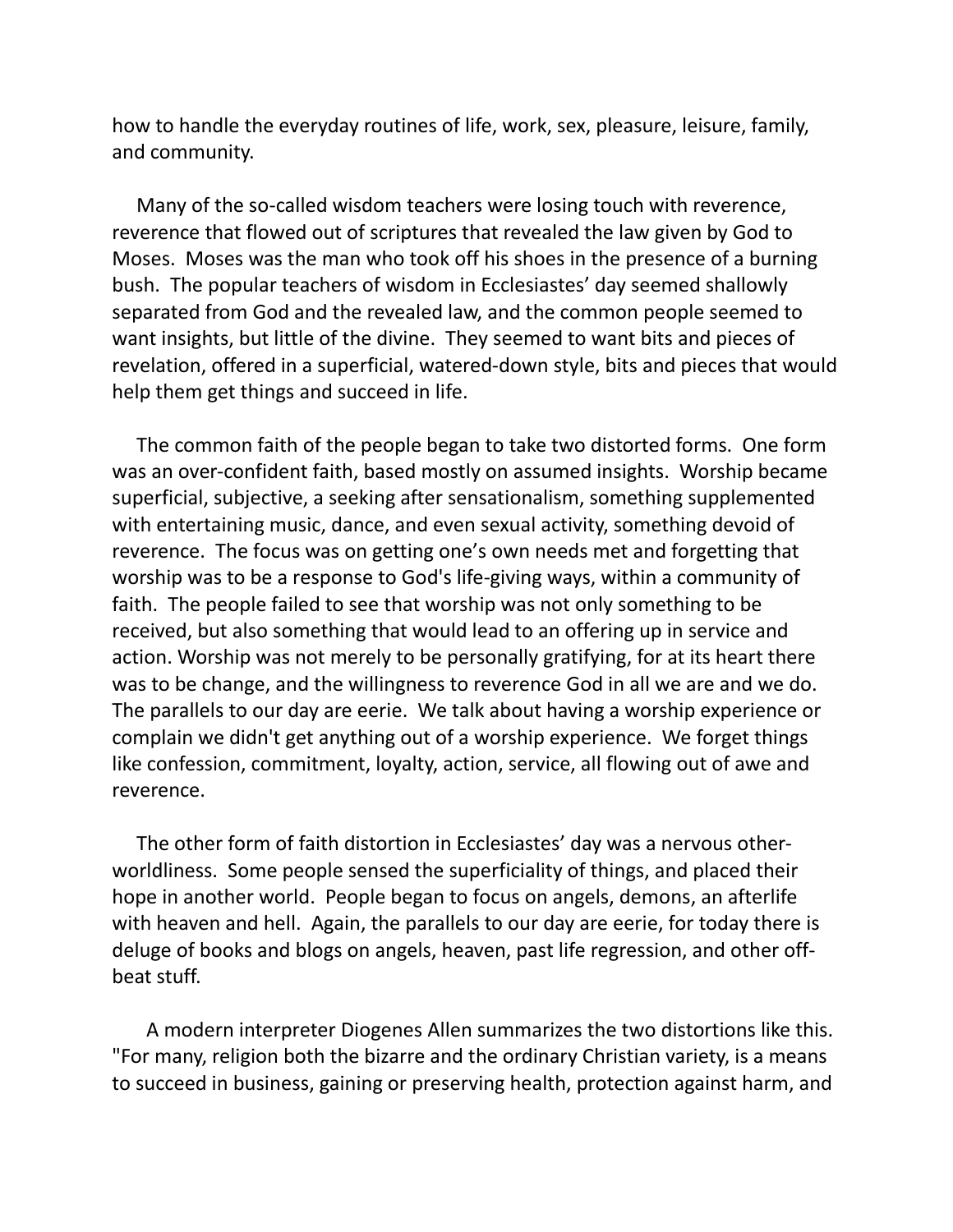attaining a never-ending existence. I used to think my task as a philosopher and clergyman was to keep the possibility of God at least open - - as though the struggle was between religion or no religion. I now have become aware that a more pressing problem is not a shortage of religion, but far too much bad religion."

 What then is Ecclesiastes' prescription or answer to the dilemma of shallow living due to superficial religion? On the surface he seems to be cynical, pessimistic, saying that everything is like a breath exhaled into the air, and that at the core of most lives is uselessness, vanity, sheer futility, meaninglessness, vexation, falseness, illusion, emptiness, or as one irreverent translator put it, "flatulence." The Hebrew word behind uselessness appears 40 times in the book. The emphasis on uselessness is Ecclesiastes' way of trying to shatter the shallowness of life and religion in his time.

 But amid the shattering is his prescription for the problem, a prescription which can be stated simply amid the questions no one else was asking. "Enjoy life out of reverence for God." He repeats this over and over in the book. "The best thing we can do is eat drink and enjoy what we earn. Yet even this comes from God. (2:24) All of us should eat and drink and enjoy what we have worked for. It is God's gift. (3:12) The best thing is to enjoy what we have worked for. (3:22) The best thing is to eat and drink and enjoy what we have worked for during the short life God has given (5:18) I am convinced we should enjoy ourselves. We can at least do this as we labor during the life God has given us in this world." (8:15)

 "Go ahead - - eat your food and be happy; drink your wine and be cheerful. It's all right with God. Always look happy and cheerful. Enjoy life with one you love. (9:7) It is good to be able to enjoy the pleasant light of day. (11:7) Young people, enjoy your youth."(11:9)

 We must be careful here about what it means to enjoy. Ecclesiastes doesn't mean we are to party all the time, to eat, drink, and be merry. We assume that to enjoy is to have more and more things to enjoy. But if we don't have time or health or the inner capacity to enjoy things, these things are futile. As someone wisely put it, "Greater than more things to enjoy is the capacity to enjoy what we already or still have." And the things offering the greatest enjoyment are almost always things without big price tags, things available to all, things that produce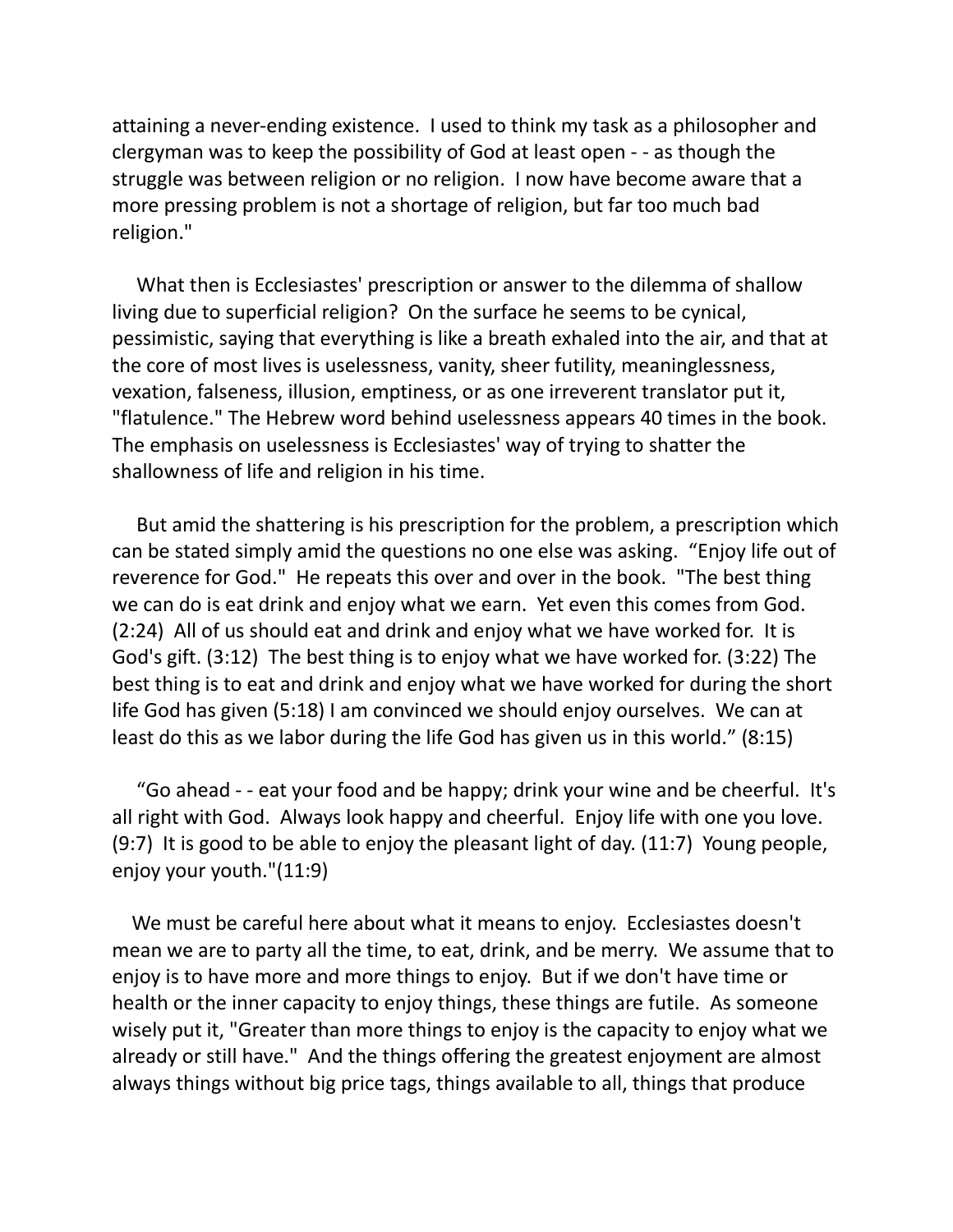reverence - - things like breath, life, health, healing, nature, friendship, love. As the Jerusalem Talmud put it, "Every one must render an account before God of all the good things he or she beheld, and did not enjoy."

 To enjoy is to say "yes" to life with a deep sense of gratitude and reverence for God. This " yes" is what ancient people of the Bible meant by the word "amen." The Apostle Paul put it like this in II Corinthians 1:20, "As surely as God speaks the truth, my promise to you was not a 'Yes' or 'No,' for it is he who is the 'Yes' to all of God's promises. This is why through Jesus Christ our 'Amen' is said to the glory of God."

 To enjoy, to say "yes," to say "amen" doesn't mean everything in life will always be ok, or that everything will turn out right, or that there will be no struggle, suffering, or pain. It means that through all the mystery and the soul baring questions, many unanswerable, we are still able to say "yes" to God and the basic gift of life. And to wonder at it all, that we live with breath, beating hearts, flowing blood, bodies, senses, minds, feelings, thoughts, connection to others, in families and faith communities, on a big earth, that is only like a speck of dirt in an unfathomably huge universe.

 I remember more than 50 years ago at college, being shown a film called *The Powers of Ten*. It started with the arm of a picnicking man laying on grass in Chicago, and expanded out the power of 10, over and over until the farthest expanse of the known universe was reached.

 Then it reversed speedily, and retracted to the power of 10, over and over again, arriving back at the man's hand, before going down into cells and into the smallest particles or energy waves known. It blew my mind, as has a more recent IMAX film that does the same thing perhaps better, a film called *Cosmic Voyage,* narrated by Morgan Freeman. Every now and then I pull out this film to watch it when I feel too big for my britches, and need a shot of humbled reverence for the privilege of just living in such a universe.

 Ecclesiastes' questioning enjoyment is not necessarily happiness, for happiness depends on the outer happenings about us. Such enjoyment comes from the inner heart filled with reverence for God in all that is. We are usually not able to express this feeling of enjoyment, or make it happen, or make it endure, but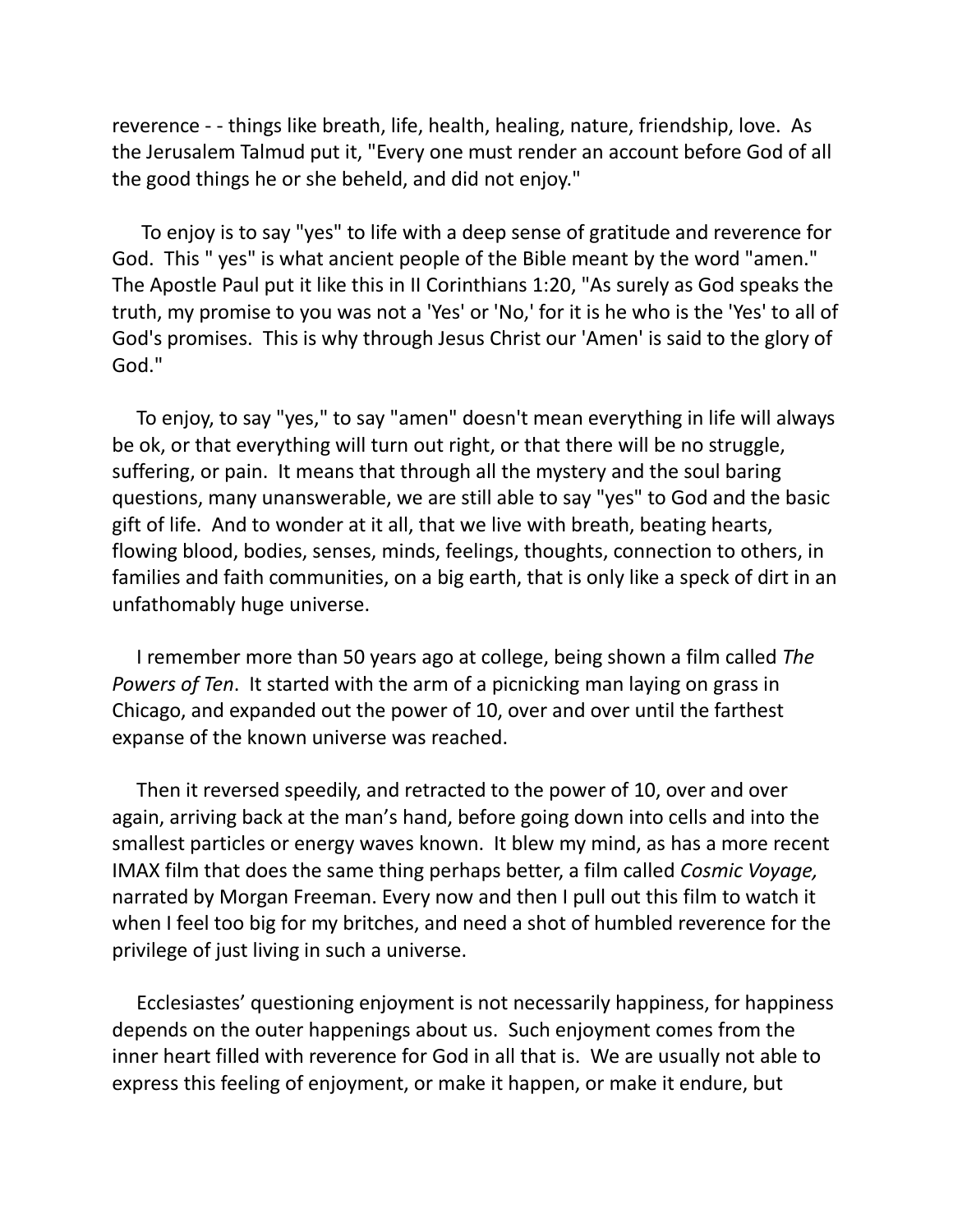somehow we know there is something beyond and within us, a mystery to be reverenced and questioned.

 Wise teachers have called this feeling by various names. German philosopher Rudoph Otto, called it the "numinous idea of the holy." Polish American rabbi Abraham Heschel called it "radical amazement," concluding that "just to be is holy." Austrian Israeli philosopher Martin Buber called it the "I-Thou or I-You" connection, beyond any I-It connection. American psychologist Abraham Maslow called it a "peak experience." Romanian religious historian Mircea Eliade ( mu see uh lee aa dee) called it the "luminous golden world." German theologian, humanitarian, and doctor to the poor in an African jungle, Albert Schweitzer, called it "reverence for life," once saying, "As soon as we do not take our existence for granted, but behold it as something unfathomably mysterious, thought begins. And as soon as we acquire knowledge, things go not become more comprehensible, but more mysterious. The soul is the sense of something higher than ourselves, something that stirs in us thought, hopes, and aspiration which go out to the world in goodness, truth, and beauty."

 A woman named Florence Williams, in a recent book entitled *Heartbreak: A Personal and Scientific Journey,* called this questioning reverence simply awe, In the book she relates her experience of a 25 year marriage ending, her loss of health, weight, sleep, and the lonely grief from deep personal and social pain.

 But there was one thing beyond therapy, lab tests, prescribed drugs, research, conversations with other, one thing that seemed to turn her life around. That thing was awe, a questioning reverence that she experienced in nature, hiking on mountains, and canoeing on a river in solitude. She, and all of these wisdom teachers, point to a reverenced enjoyment that can come, even amid life's unanswerable questions.

 It is intriguing that the Book of Ecclesiastes is still assigned reading for the most joyful of all the Jewish festivals, the Feast of Tabernacles. This feast celebrates the bounty of the fall harvest and God's Exodus preservation of the ancient Jews in the wilderness. Reading the most negative book at the most joyful of holidays, was a way of reminding the Jews that God's blessings can only be enjoyed if the shallowness and superficiality of life and religion are relinquished through courageous questioning.